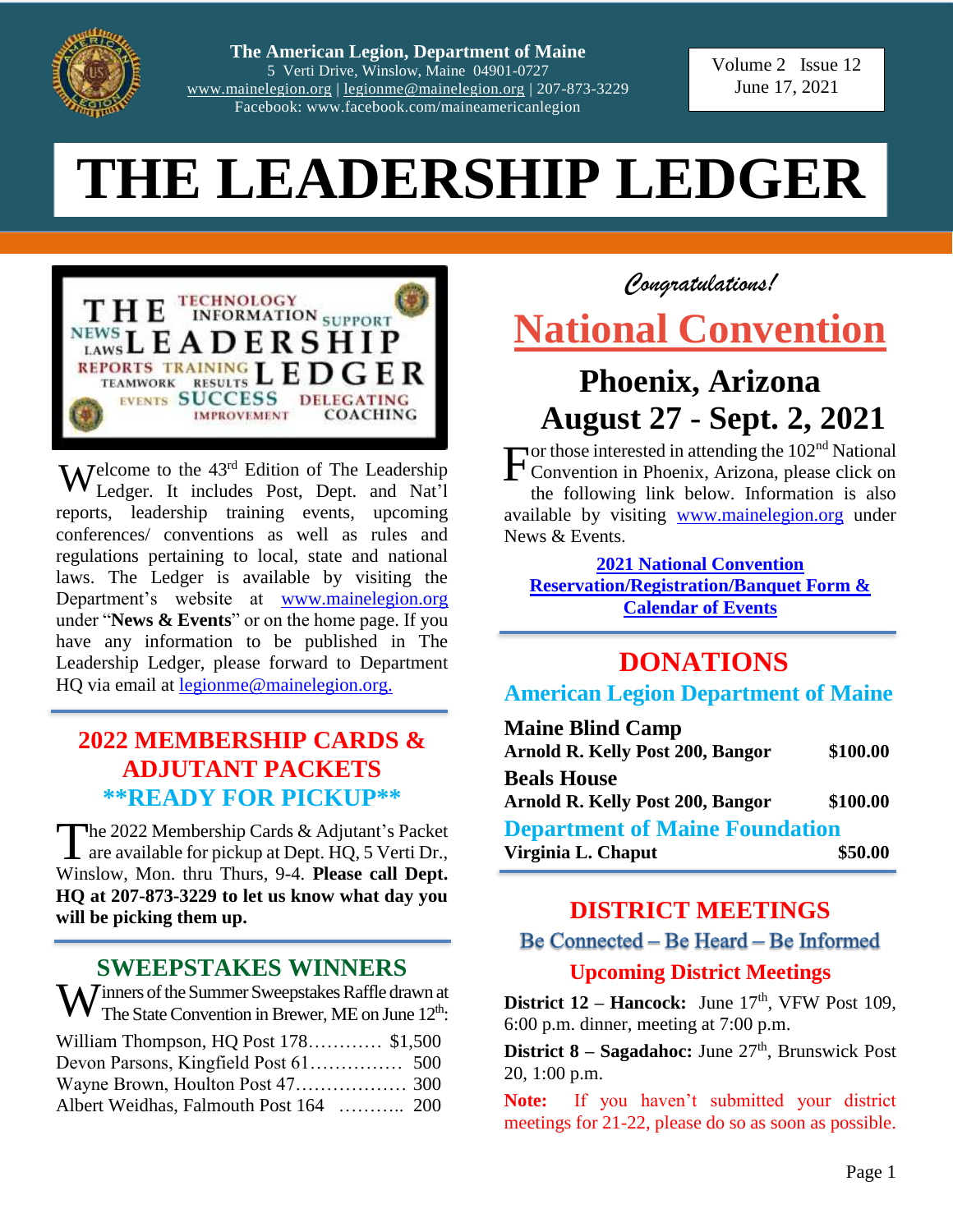# **[2021 Digital Convention](https://indd.adobe.com/view/9a3f816d-3838-4d55-99e3-c7a37f33ac0b)  Yearbook [Now Available Online!](https://indd.adobe.com/view/9a3f816d-3838-4d55-99e3-c7a37f33ac0b)**



### **[NEW MYLEGION.ORG](http://www.mainelegion.org/media/Membership/PPT_MyLegion_Update_Membership_Processing_with_notes.pdf)  [INSTRUCTIONS/INFORMATION FOR](http://www.mainelegion.org/media/Membership/PPT_MyLegion_Update_Membership_Processing_with_notes.pdf)**



#### **[MEMBERSHIP PROCESSING, GROUP](http://www.mainelegion.org/media/Membership/PPT_MyLegion_Update_Membership_Processing_with_notes.pdf)  [PERMISSIONS & MORE!](http://www.mainelegion.org/media/Membership/PPT_MyLegion_Update_Membership_Processing_with_notes.pdf)**

Now that the myLegion site is live, all accounts<br>are now MEMBER accounts. This includes are now MEMBER accounts. This includes Legion and SAL members. The first requirement to access post and squadron data is to create a myLegion member account using the email address on your membership record. The new myLegion Home page will look like the image above. It provides links to your subscriptions, discounts, and resources. MY ACCOUNT provides more information about your own membership. To learn more, please click on the image or title above for information and instructions or the Video Presentation / PowerPoint links below.

**[Video Presentation](https://vimeo.com/518232870) / [PowerPoint](https://www.legion.org/documents/training/training-tuesdays/PPT_MyLegion_Update_Membership_Processing.pptx) / [Q&A](https://www.legion.org/training/251904/training-tuesday-mylegion-update-membership-processing-qa)**



**AMERICAN LEGION, DEPARTMENT OF MAINE WOMEN VETERAN'S ADVISORY COMMITTEE**

#### **Invites All Women Veterans to Attend a**

### **Women Veteran's Luncheon**

#### **Saturday, August 7, 2021**

#### **Place: William R. Bold, American Legion Post 181235 Plains Road, Litchfield, Maine**

#### **Registration begins at 9:30 AM**

 Information tables, refreshments, crafts until Noon. **Please note:** We will be following all of Governor Mill's COVID-19 requirements that will be in place on August 7, 2021. A final update of those requirments will be sent on August 3, 2021 to all who have registered.

#### **Lunch 12:00 Noon ~ Guest Speakers 1:00 PM**

 Our guest speakers are women veterans who own/ operate their own businesses or who work with volunteer veteran's organizations. Come and connect with other women who have served.

# *Free giveaways!!*

### **Please RSVP by July 26, 2021**

**To RSVP, please contact Deb Couture at 207-582-3897 (please leave a return phone number if leaving a message) or email her at:**

#### **[mewomenvets@gmail.com](mailto:mewomenvets@gmail.com)**

 This event is planned for All Women Veterans and is at no charge to them. You do not have to be a member of the American Legion to attend. Glutenfree food will be available. **Thank you all.**

# **MILITARY TRIVIA:**

In 1967, what US Navy aircraft carrier's Air Wing, suffered the greatest losses, including that of a future US Senator? Q:

*~ Submitted by Dwayne Hatfield, Mars Hill Post 118*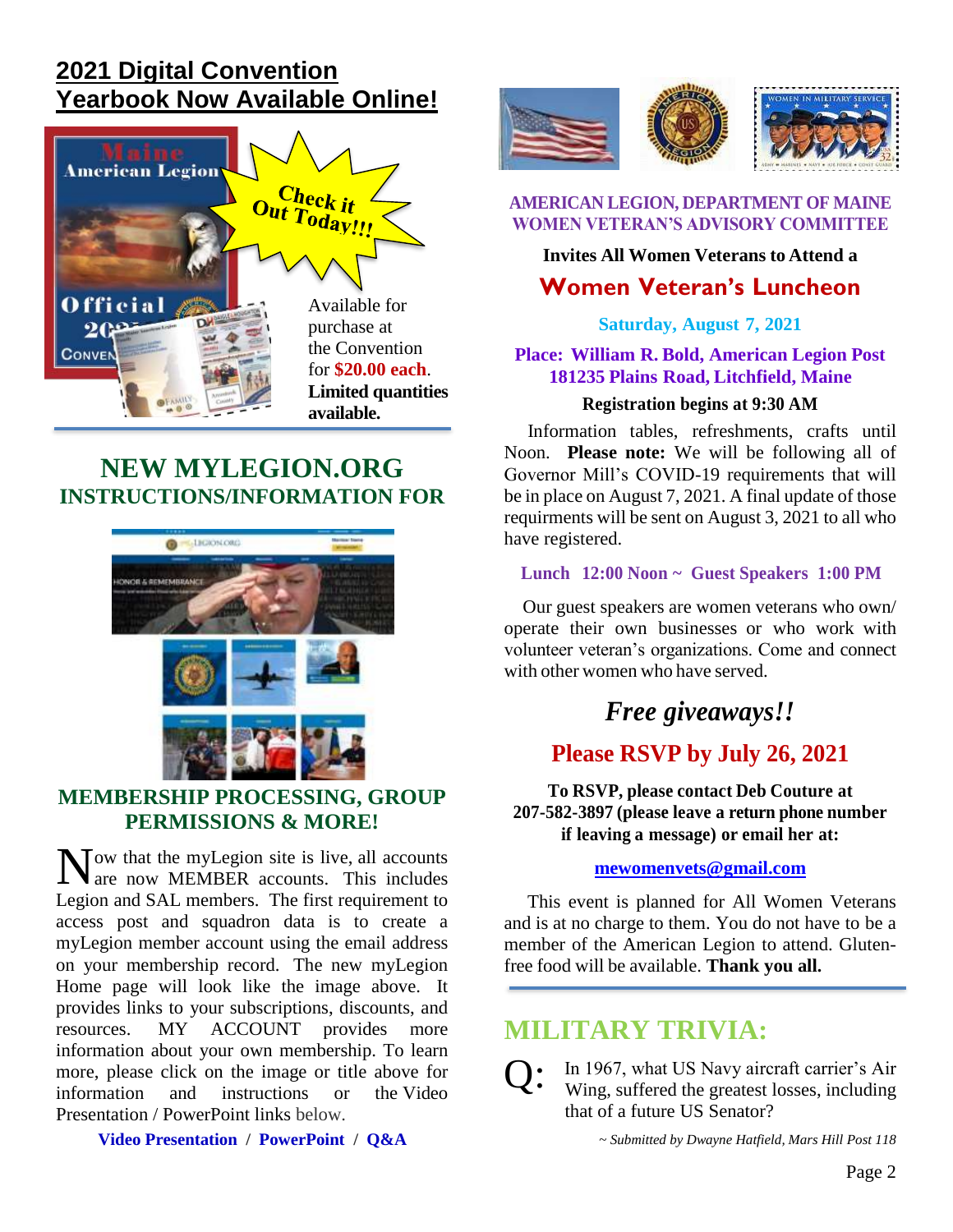# **MAINE LEGION COLLEGE CLASS FOR 2021**

We are currently currently working on the next Maine Legion College Classes for the 2021 Maine Legion College Classes for the 2021 year. As in the past, you have to make a commitment but we know that you will gain much from these classes and from other Legionnaires from all over the State of Maine.

**ONLY 8 MORE SPOTS AVAILABLE**. This is the schedule we will follow:

Classes start at 8:30 a.m. each day

Phase 1: July 24 & 25 Phase 2: Sept.18 & 19

To attend these classes, you must first go online at: [www.legion.org/alei](http://www.legion.org/alei) and complete the Basic Training Course. After completion, please forward a copy of the Certificate to us at State HQ. You may scan the document and send it by email to [paul@mainelegion.org](mailto:paul@mainelegion.org) along with your **Name, Post No., and Cell Phone No.** 

# **VETERAN'S EMERGENCY FINANCIAL ASSISTANCE PROGRAM (VEFAP)**

o you know of a veteran in your community in **D**<sup>o</sup> you know of a veteran in your community in need of assistance? Someone who during these challenging times just needs a little help to keep them going? Maybe a veteran that is homeless? Or worst of all, a homeless veteran with children? If so, we want to remind you that The American Legion, Department of Maine can assist you to help these veterans during their difficult and troubling times. You can call us at 207-873-3229 Ext. 3 or visit our website: http://www[.mainelegion.org/](http://www.mainelegion.org/pages/resources/va-resources.php)pages/resources/va[-resources.](http://www.mainelegion.org/pages/resources/va-resources.php)php We will contact you as soon as possible and we hope to enable you to help veterans in need.

# **MILITARY TRIVIA:**  A.

It was the USS *Oriskany*, bearing Air Wing 16, losing half it's aircraft & a third of it's pilots (Lt. Cmdr. John McCain included) over Vietnam, and in the previous year, a loss of 25 more aircraft shot down, plus a disastrous on-board fire that killed 44 men, including 24 pilots, because of the mishandling of magnesium flares.



# **PAST COMMANDERS CLUB**

f you are a Past Post Commander of The American I Legion, Department of Maine and have not yet paid your annual dues to the Past Commander Club in support of the James V. Day Scholarship, please do so as soon as possible.

Visit the Maine Legion website [http://www.mainelegion.org/pages/formsapplication](http://www.mainelegion.org/pages/formsapplications.php) [s.php](http://www.mainelegion.org/pages/formsapplications.php) and click on the **Past Commanders Club** (Fillable) form under Membership/Post Forms & Manuals. Mail form along with \$2.00 per member to The American Legion, Past Commanders Club, 5 Verti Drive, Winslow, Maine 04901-0727.

It is because of you, and the members and officers of your Post that The American Legion, Department of Maine can authorized 2 students to receive a \$500 scholarship each year. Thank you for your support!

# **[MEMBERSHIP IMPACT REPORTS](https://www.legion.org/membership/impact)**

The American Legion's success depends entirely on active membership, participation and volunteerism. **L** active membership, participation and volunteerism. The following monthly reports located on <https://www.legion.org/membership/impact> provide a summary of membership, participation and volunteerism making an impact in the lives of veterans, families and communities.

American Legion Posts can share the many ways Legionnaires are making a difference in their communities by **[submitting consolidated post reports](http://www.mylegion.org/)  [online](http://www.mylegion.org/)**. To visit the impact American Legion posts made throughout the year, visit:

<https://www.legion.org/bythenumbers>or [https://www.legion.org/membership/impact.](https://www.legion.org/membership/impact)